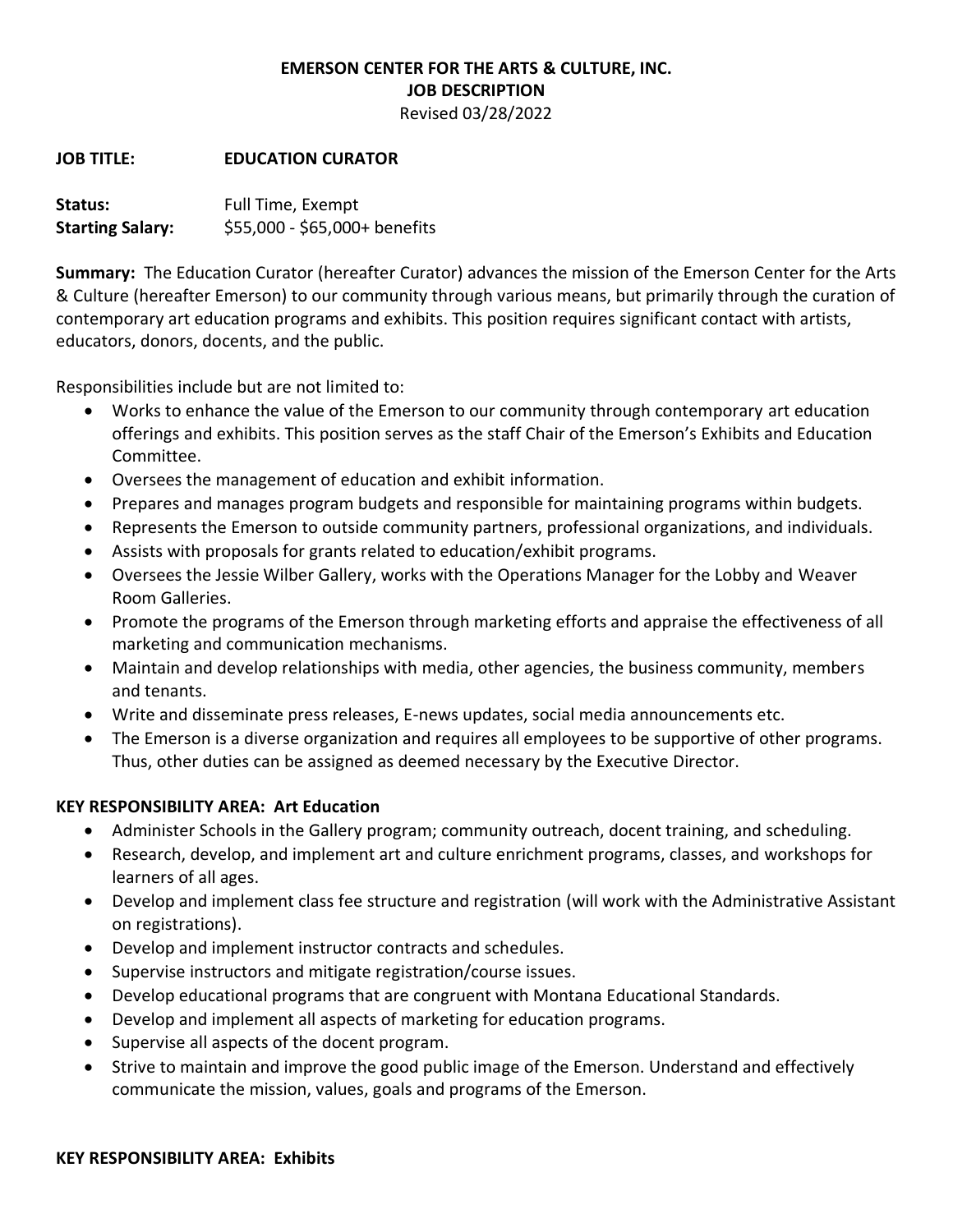- Curates all exhibits in Emerson galleries (Jessie Wilber, Weaver, Lobby); including working with the exhibits committee on exhibit selection, scheduling, and facilitating the installation of all exhibits.
- Implements innovative ideas and best practices in exhibit design and preparation.
- Manages all aspects of exhibition production such as texts, publications, announcements, press releases, brochures, and gallery didactics. Writes original text as well as manages external writers, designers, and printers.
- Coordinates all exhibition-related activities such as receptions for art walks and art openings.
- Supervise all aspects of the docent program

## **KEY RESPONSIBILITY AREA: Grants**

- Establish and maintain a grant-writing calendar to ensure the Emerson takes advantage of opportunities to receive the maximum potential funding from such sources
- Assists with the research and writing of grants to support Emerson programs
- Coordinate the timely collection of information for selected grant applications and related grant reports

## **KEY RESPONSIBILITY AREA: Emerson Events**

- Participate with the Emerson team and committee members on Emerson related events
- Build and cultivate relationships with Emerson event sponsors, vendors and donors

## **KEY RESPONSIBILITY AREA: Staff and Volunteer Management**

- Supervises Art Education Instructors, Preparator, Montana State University Interns, and Youth Interns
- Recruit, train, and supervise volunteer docents and gallery attendants.
- Serves as the staff Chair for the exhibits and educations committee. Works closely with the BOD Program Committee.

# **MINIMUM QUALIFICATIONS:**

- An undergraduate degree in fine art, museum studies, art education. Experience in curatorial work, developing and implementing successful arts and culture educational programs—minimum two years. Experience may be substituted for these requirements at the discretion of the Emerson
- A broad knowledge of art education, contemporary art and curatorial trends
- Strong working knowledge of visual arts in Montana and the Pacific Northwest
- General knowledge of non-profit organizations and the Bozeman community. Ability to gain and maintain support of a broad community constituency and communicate well—both orally and in writing. Must have a car, valid driver's license, automobile insurance and be prepared to drive own vehicle on Emerson business
- Strong organizational skills and the ability to manage multiple projects with tight deadlines
- Strong technology skills: proficient with Mac Office (Word, Excel, Outlook) and Adobe Photoshop and an aptitude for web-based communications
- Demonstrated ability to maintain student information for database, registration, and marketing needs. The Emerson currently uses cloud-based version of Donor Perfect and Sawyer.
- Demonstrated ability to develop and work with in program budgets.
- Ability to work independently as a project leader and as a team member. Experience in being collaborative in order to establish and foster strong working relationships with other staff, committee members, volunteers, artists, and donors.
- Demonstrated supervisory skills
- Ability to work in an organized, efficient manner with a high level of accuracy, attention to detail, and follow-through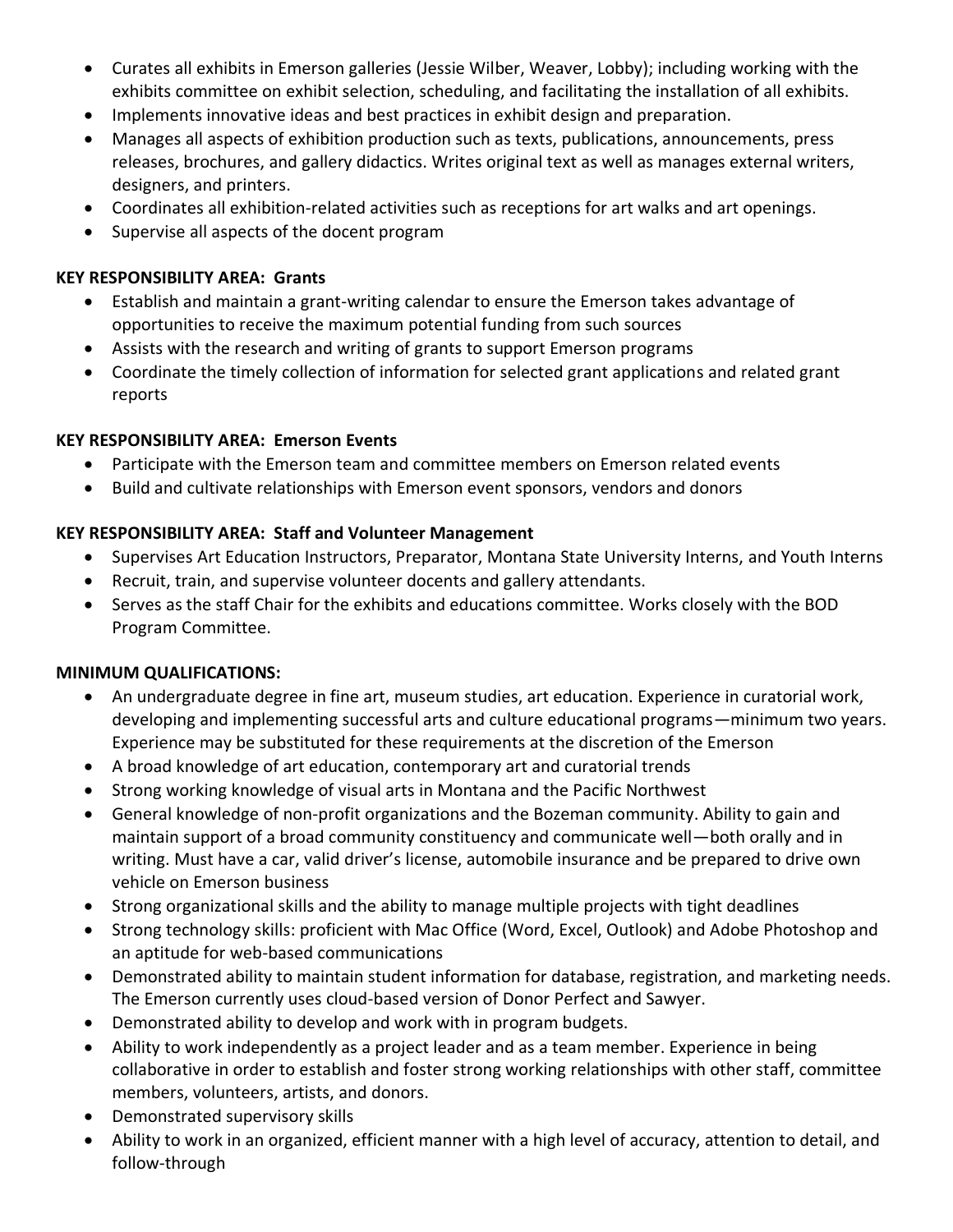- Ability to exercise judgment and discretion
- Excellent time-management and general organization skills
- Experience with researching and writing successful proposals

#### **RELATIONSHIPS:**

## **REPORTS TO:** Executive Director

**SUPERVISES:** Internal staff/Volunteers (Art Education Instructors, Preparator, Montana State University Interns), independent vendors/contractors (graphic designers, printers, etc.) and volunteers as appropriate.

**PROMOTION:** No formal line of promotion to or from this position

## **PHYSICAL ENVIRONMENT:**

Work is performed primarily indoors using computers and printers with occasional electrical and mechanical hazards, but includes occasional outdoor activities at Emerson sponsored outdoor events. Must have ability to freely access all areas of the building and grounds. May need to climb up ladders, have the ability to lift 50 pounds, to reach above and below shoulder height and to operate small power tools. This position works under minimal supervision, must have highly developed interpersonal skills and support the Executive Director in her leadership in the Emerson exhibit and education functions. Position also serves as a member of the Emerson's management team. May require overtime including evenings and weekends when Emerson time sensitive situations, critical issues, or Emerson sponsored events occur.

#### **COMMUNICATON:**

**INTERNAL:** A high level of communication, both verbal and written, is required with other Emerson employees, volunteers, and the Executive Director to exchange job related information. Candidate will also work with Board committees to exchange Emerson related information. The candidate must be able to work effective with a range of staff that is not under the curator's authority.

**EXTERNAL:** A high level of communication, both verbal and written, is required with Emerson artists, local/regional/national arts organizations, local schools, Emerson tenants, public space clients, the general public, vendors/outside contractors, other agencies, the business community and other groups.

#### **LIFE AT THE EMERSON:**

Just as we empower our community, we believe in empowering our team to create their own life's work. We move fast and challenge each other, but we always make sure we look out for one another. Our culture and values are what make working here rewarding.

We are an equal opportunity employer and value diversity at the Emerson. We do not discriminate on the basis of race, religion, color, national origin, gender, sexual orientation, age, marital status, veteran status, or disability status.

#### **TO APPLY:**

Application packets should be addressed to Susan Denson-Guy, Executive Director and should include the following: